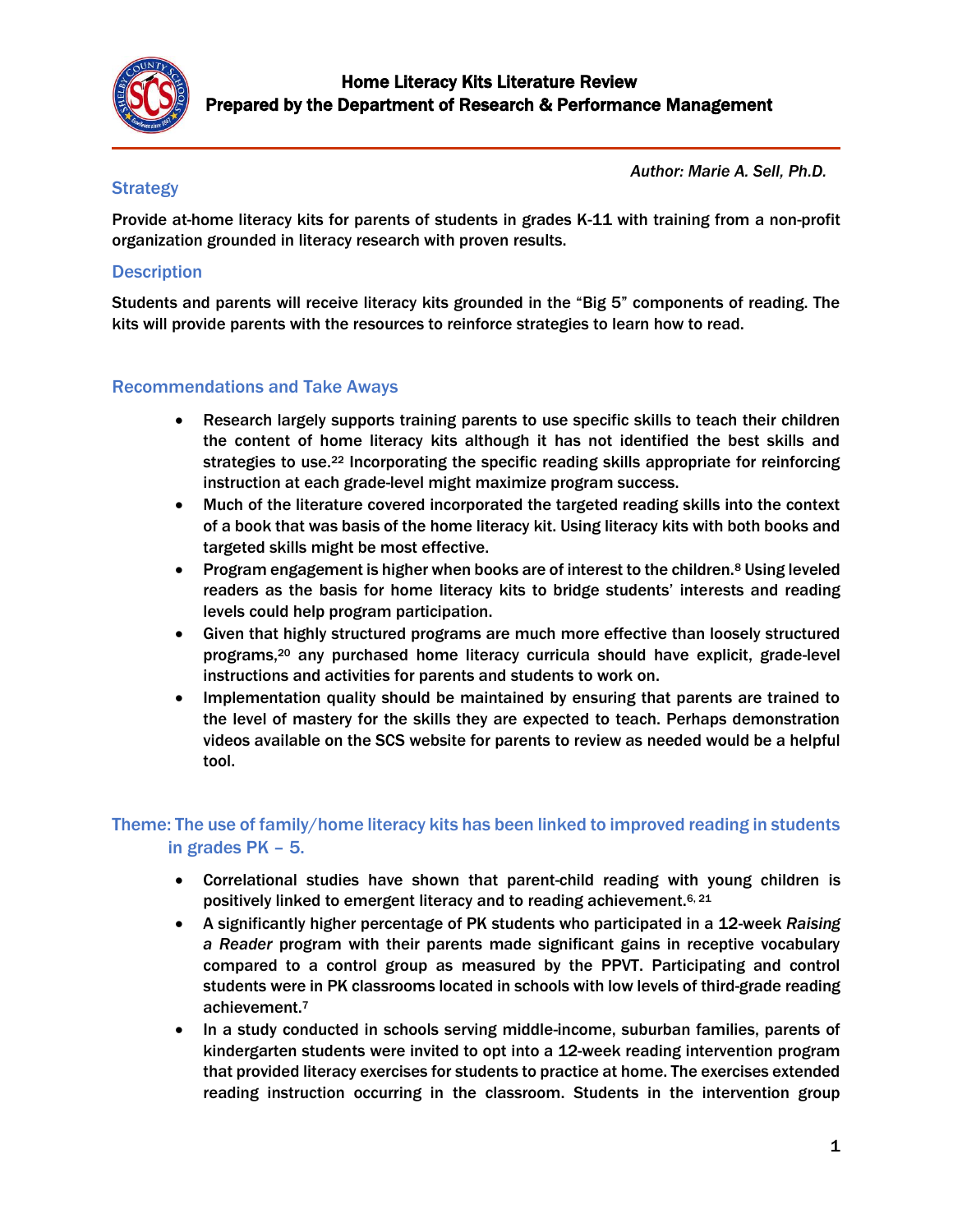

performed significantly better than those in comparison groups on reading tests after the 12-week program, controlling for parent interest in participating in the program and students' initial reading level. Additionally, a higher percentage of students in the intervention scored 80% or greater on the posttest than did comparison-group students.<sup>18</sup>

- A meta-analysis<sup>22</sup> examined 16 peer reviewed studies that were designed with an intervention group and a control group to determine the impact of three types of parentchild reading activities on reading achievement for students in grades K-3. The biggest effect size (1.15) was for parents trained to do literacy exercises relevant to the books with their children, which equated to 17 points on a standardized test. Also having an impact was providing training to parents on how to listen to their children read to them (effect size = 0.52 or 8 points on a standardized test). Found to be not effective was asking parents to read to their children (effect size = 0.18, which was not statistically different from 0).
- This meta-analysis also found that interventions using family literacy kits were effective for students in grades K-3, for students reading at both grade level or below, and for students in families of working-class and middle to high economic class.<sup>22</sup>
- A study of low-income students and their parents in grade 2 examined the effects of participating in a home fluency program. Parents attended parent training meetings, then basal readers were sent home twice a week with explicit instructions for parents. Findings showed that students in the intervention had higher posttest fluency standard scores than students in the control group. Additionally, a higher percentage of parents in the intervention group reported helping their children with homework and reading to their children multiple times per week compared to the control group.<sup>17</sup>
- A meta-analysis revealed that not all home literacy kit programs monitored implementation quality which can negatively influence program impact.<sup>9</sup> Another study recommended that parents be trained to the level of mastery on the reading skills to be taught to children.<sup>10</sup>

## Theme: Longitudinal analyses show positive effects can be long-term and can emerge months after tutoring ends.

- In an experimental design, an intervention developed to enrich Head Start parent language use, extend parent-child interaction, and promote dialogic reading through book kits and dramatic play kits rich with literacy activities resulted in significant gains for participating students in emergent literacy skills (letter and sight recognition, letter naming fluency, letter sound fluency, short word and nonsense word fluency) and teacher ratings of academic performance at the beginning of Kindergarten compared to non-participating students. 3
- Students in British Infant School (5-7 years) and Junior School (8-13 years) who were tutored by their parents using paired reading techniques demonstrated both short-term  $\epsilon$  =17 weeks) and long-term  $(17+)$  weeks) gains in reading accuracy compared to students not tutored.25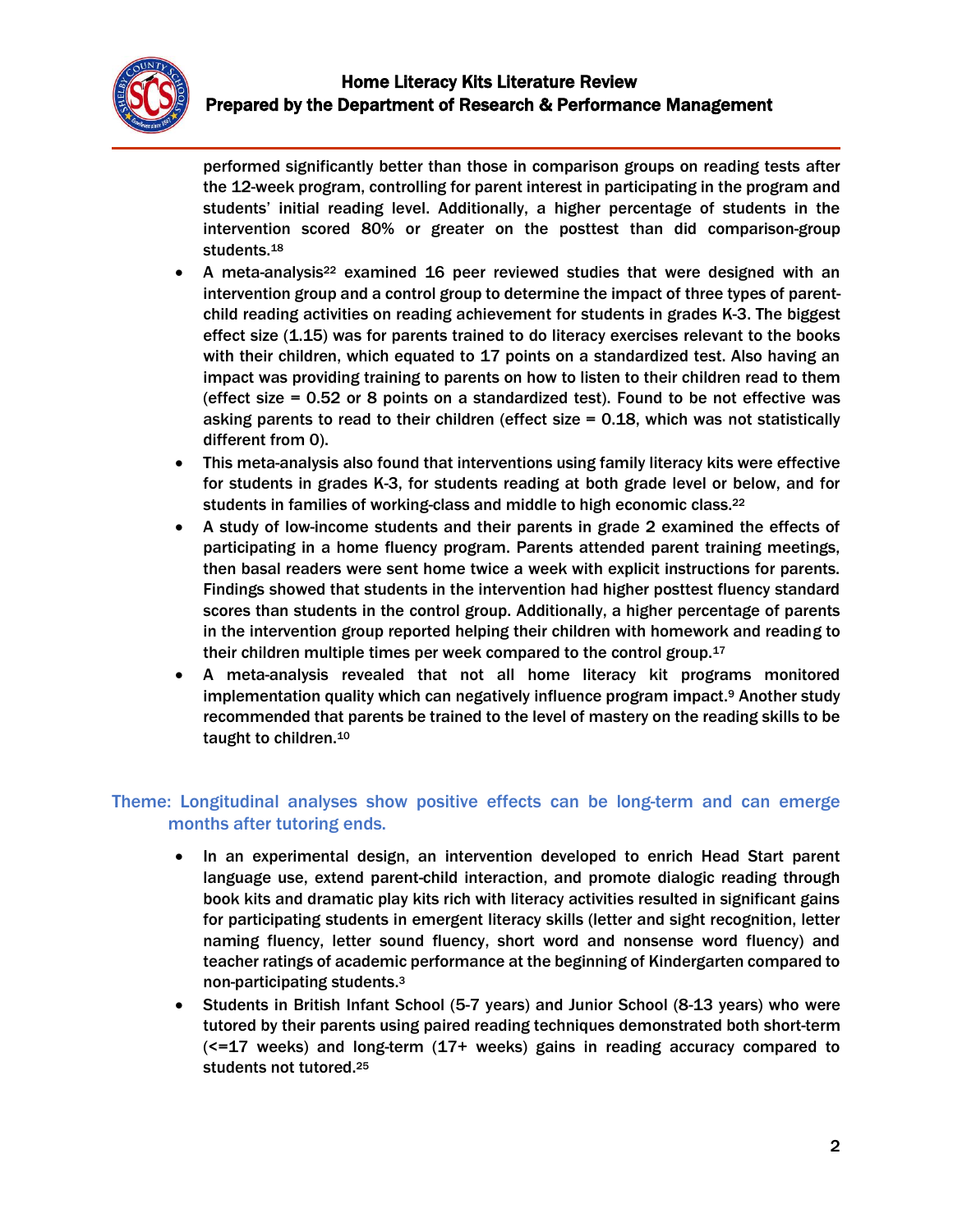

- Students in grades 1-2 in high-poverty schools who participated in a three-year summer book program performed better on standardized reading achievement tests after the three years compared to students in the control group.<sup>1</sup>
- Struggling readers in grade 1 and their parents participated in a summer reading program. Student reading levels did not improve from spring to fall, but did from fall to winter.<sup>8</sup>

## Theme: Parents can be effective at teaching reading skills to children at home and are eager to do so.

- Given specific tutoring skills, appropriate materials and feedback, parents can have a positive impact on student academic success.11, 12, 16
- Training parents with specific techniques for coaching children reading<sup>24</sup> and instructions for how to engage in paired reading<sup>26</sup> resulted in positive effects for children at risk of reading failure.
- Parents who participated in a reading program with their young children sought out activities (e.g., watching videos, attending workshops) to learn how to be better reading teachers.<sup>7</sup>
- A meta-analysis of studies examining the effectiveness of reading tutors for elementary and middle school students found that parent tutors were equally effective as collegestudent tutors and community volunteer tutors for all grade levels at improving overall reading, reading letters and words, reading fluency, and writing. Reading tutors did not impact students' reading comprehension.<sup>20</sup>
- A meta-analysis of studies that examined training parents to tutor their primary (grades K-3) and intermediate (grades 4-6) children analyzed different parent instruction methods. Using written instructions, modeling, and supervised practice to train parents all had moderate to large effect sizes for the treatment group on reading fluency, word recognition, and reading comprehension at both age levels.<sup>10</sup>
- A study administering parent surveys found that parents of students in grades 1-3 reported knowing more about how to teach their children grade-level reading and writing skills after participating in a home literacy bag program during the year.<sup>13</sup>

## Theme: The most effective literacy kit programs give explicit directions to parents on how to teach reading. Parent training should be detailed but can be done in a relatively short period of time.

- A meta-analysis of studies examining the effectiveness of reading tutors found a moderate effect size (0.59) for highly structured reading programs compared to a low effect size (0.14) for loosely structured programs on overall reading, reading letters and words, reading fluency, and writing for tutored students in elementary and middle school.<sup>20</sup>
- Another meta-analysis revealed that short parent training sessions (1-2 hours) and longer sessions (3-13.5 hours) were equally effective at training parents to teach reading skills to their children.<sup>22</sup>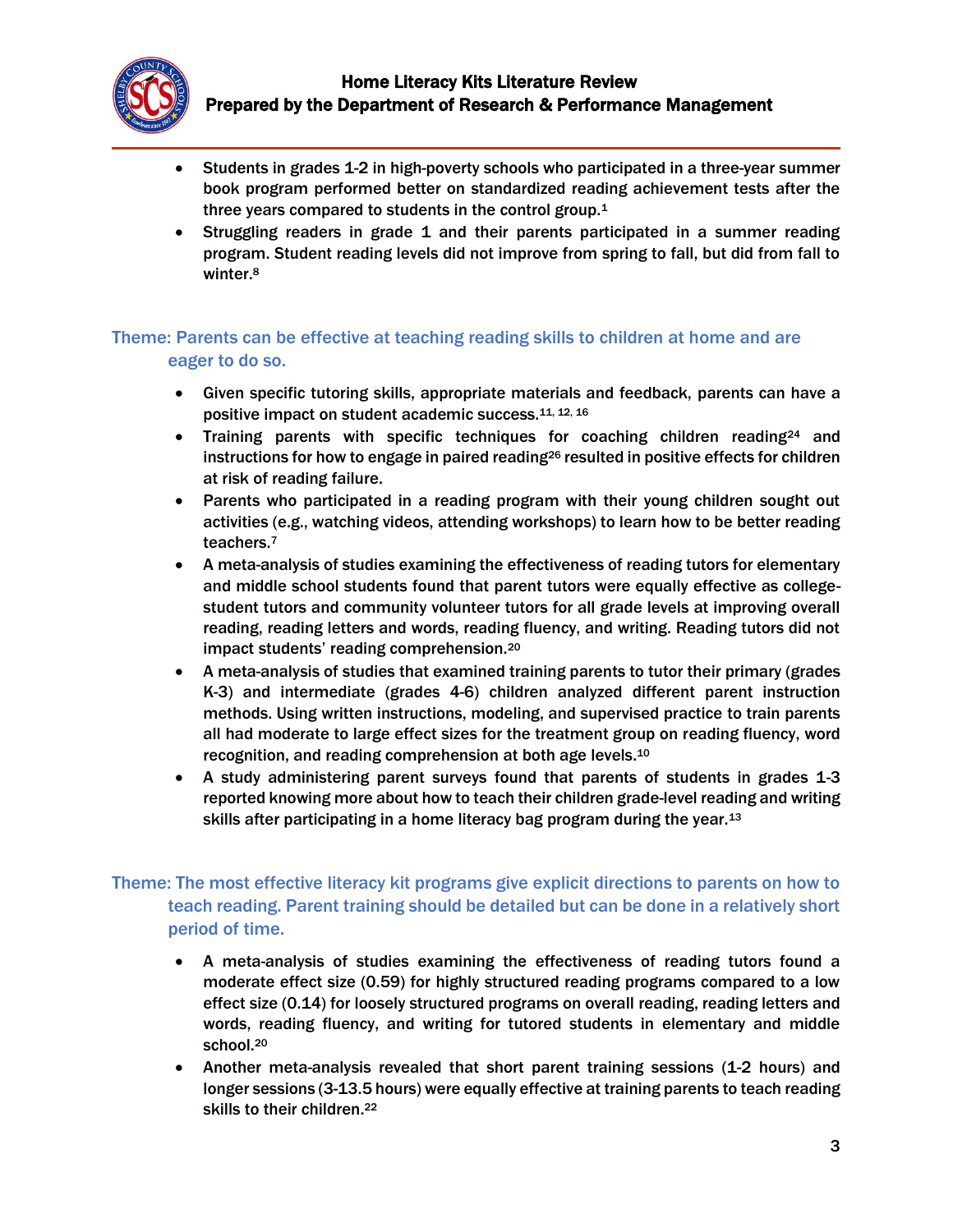

• Parents of kindergarten students were trained to teach reading sight words, recognizing beginning and ending sounds, and blending sounds into new words in a 90-minute session that included opportunities for role playing and feedback. Literacy kits included activities and lessons structured for parents. Students in the intervention performed significantly better than comparison groups on reading tests after a 12-week program.<sup>18</sup>

Theme: Additional benefits of using literacy kits include boosting parent interest and involvement and promoting community engagement in children's reading acquisition.

- Using classroom traveling book kits has been linked to keeping parents engaged in their children's learning throughout the school year.4, 14, 19, 23
- Parents reported home literacy kits from schools promoted more parent-child reading at home with PK students. Additionally, parents reported learning more about children's literature options.<sup>2</sup>
- Partnering with libraries can provide opportunities for parents to learn how to interact with their children through books. For example, attending story time can model effective ways to read books to children.<sup>5</sup> Participation in book clubs can inform families of literacy resources.
- Library book clubs for elementary students can incorporate reading instruction to be more effective. Students in an intervention group that paired instructional techniques on effective reading practices with the book club books improved reading comprehension compared to a control group that only read the books.15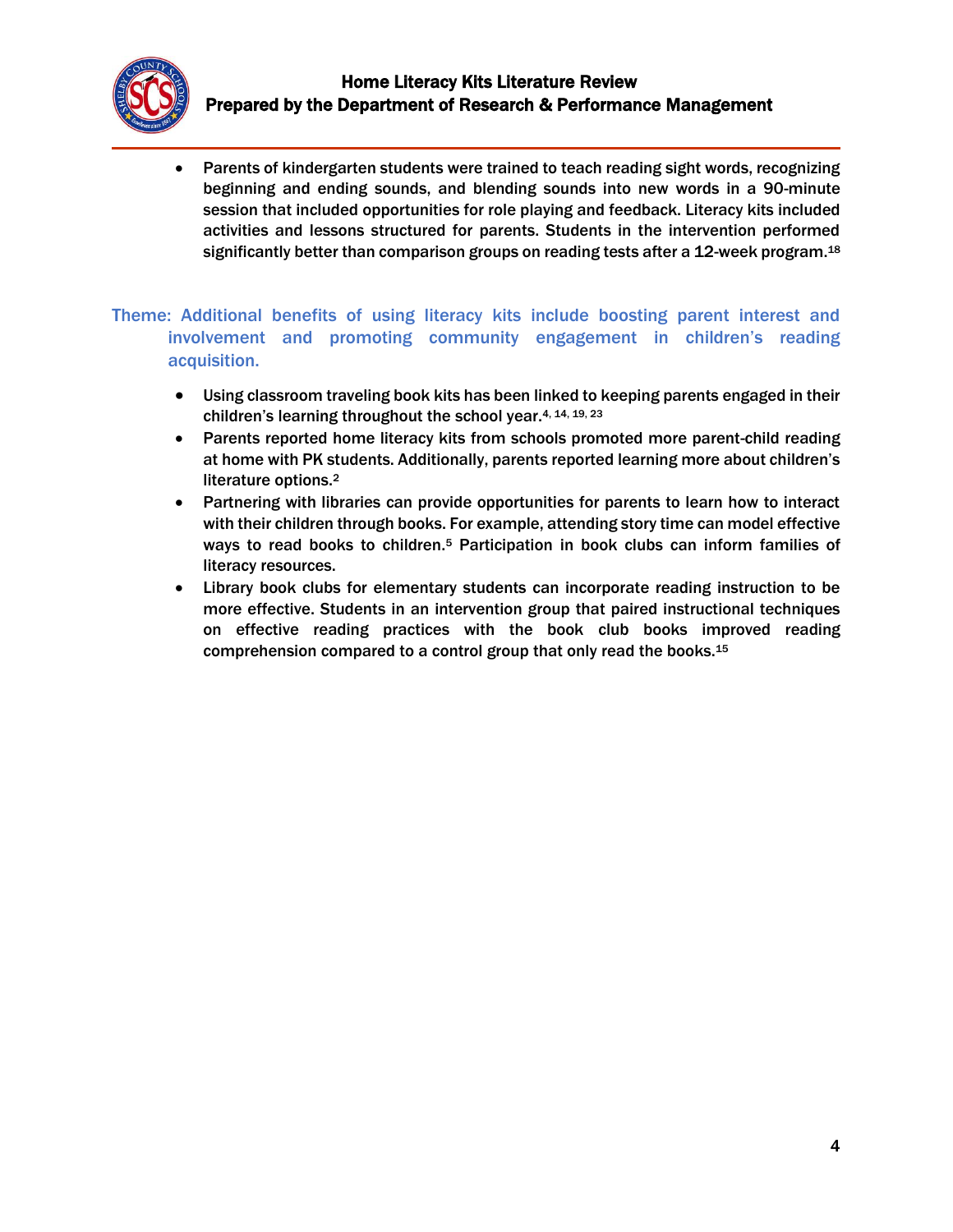

#### **References**

<sup>1</sup>Allington, R. L., McGill-Franze, A., Camilli, G., Williams, L., Graff, J., Zeig, J., Zmach, C., & Nowak, R. (2010). Addressing summer reading setbacks among economically disadvantaged elementary students, *Reading Psychology*, *31*(5), 411-427.

<sup>2</sup>Barbour, A. C. (1998). Home literacy bags promote family involvement. *Childhood Education*, *75*(2), 71+.

<sup>3</sup>Bierman, K., Welsh, J., Heinrichs, B., Nix, R., & Mathis, E. (2015). Helping Head Start Parents Promote Their Children's Kindergarten Adjustment: The Research-Based Developmentally Informed Parent Program. *Child Development, 86*(6), 1877-1891.

<sup>4</sup>Brock, D. R, & Dodd, E. L. (1994). A family lending library: Promoting early literacy development. *Young Children*, *49*(3), 16-21.

<sup>5</sup>Byrne, M., Deerr, K., & Kropp, L. (2003). Book a Play Date: The Game of Promoting Emergent Literacy. *American Libraries, 34*(8), 42-44.

<sup>6</sup>Bus, A. G., van IJzendoorn, M. H., & Pellegrini, A. D. (1995). Joint book reading makes for success in learning to read: A meta-analysis on intergenerational transmission of literacy. *Review of Educational Research*, *65*, 1–21.

<sup>7</sup>Chao, S. L., Mattocks, G., & Birden. A. (2014). The impact of Raising a Reader program on family literacy practices and receptive vocabulary of children in pre-kindergarten. *Early Childhood Education Journal*, *43*, 427-434.

<sup>8</sup>Compton-Lilly, C., Caloia, R., Quast, E., & McCann, K. (2016). A Closer Look at a Summer Reading Program: Listening to Students and Parents. *The Reading Teacher, 70*(1), 59-67.

<sup>9</sup>de la Rie, S., van Steensel, R. C. M., & van Gelderen, A. J. S. (2017). Implementation quality of family literacy programmes: A review of the literature. *Review of Education*, *5*(1), 91-118.

<sup>10</sup>Erion, J. (2006). Parent Tutoring: A Meta-Analysis. *Education and Treatment of Children, 29*(1), 79-106.

<sup>11</sup>Fantuzzo, J. W., Davis, G. Y., & Ginsburg, M. D. (1995). Effects of parent involvement in isolation or in combination with peer tutoring on student self-concept and mathematics achievement. *Journal of Educational Psychology, 87*, 272-289.

<sup>12</sup>Gang, D. & Poche, C. E. (1982). An effective program to train parents as reading tutors for their own children. *Education and Treatment of Children*, *5*, 211-232.

<sup>13</sup>Grande, M. (2004). Increasing parent participation and knowledge using home literacy bags. *Intervention in School and Clinic*, *40*(2), 120-126.

<sup>14</sup>Hammack, B. G., Foote, M. M., Garretson, S., & Thompson, J. (2012). Family literacy packs: Engaging teachers, families, and young children in quality activities to promote partnerships for learning. *Young Children*, *67*(3), 104-110.

<sup>15</sup>Kim, J. S., & White, T. G. (2008). Scaffolding voluntary summer reading for children in grades 3 to 5: An experimental study. *Scientific Studies of Reading*, *12*(1), 1-23.